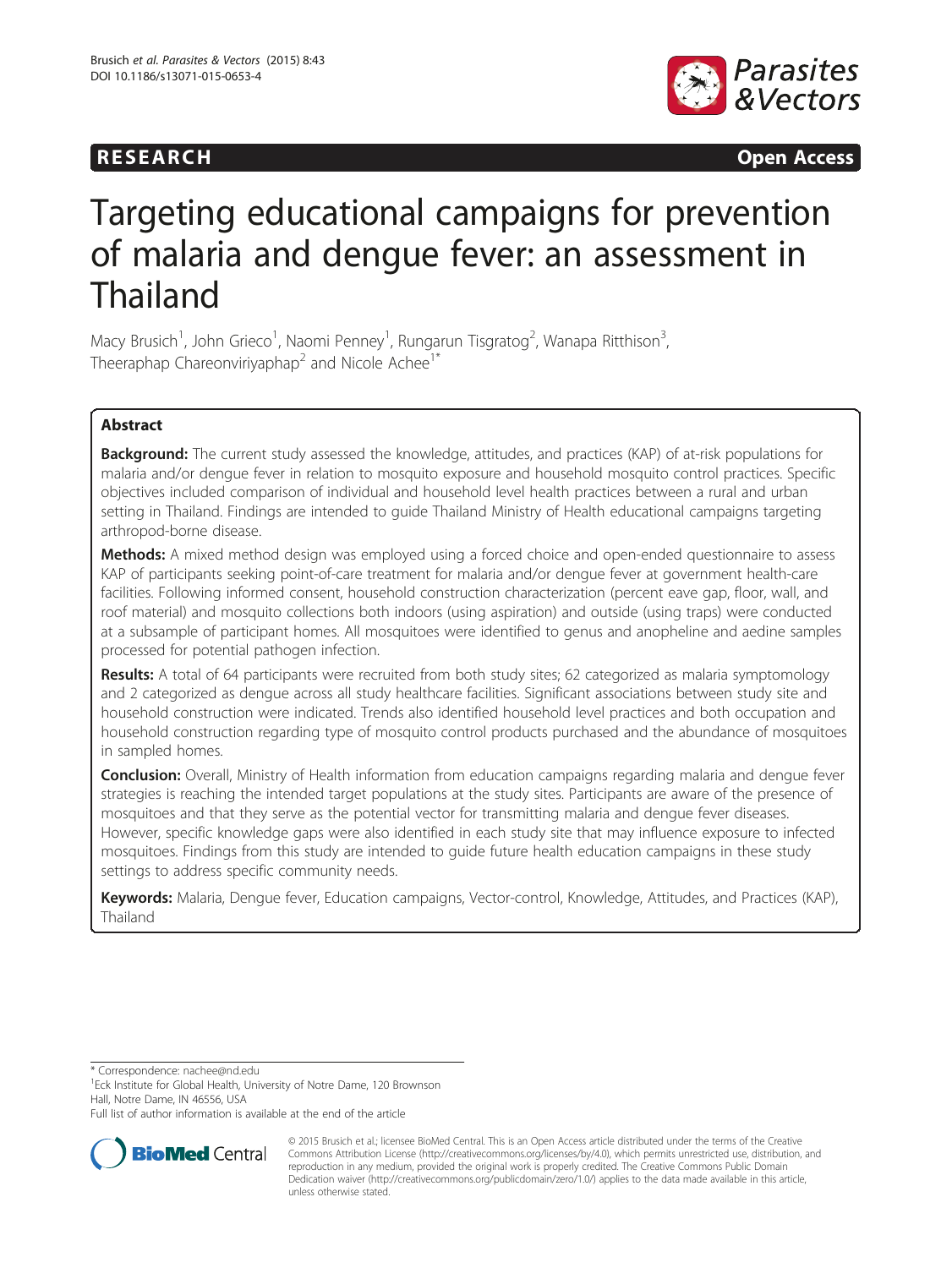#### Background

Vector-borne diseases, such as malaria and dengue fever, account for an estimated 17% of the global burden of infectious diseases [\[1](#page-13-0)]. Dengue fever, caused by a flavivirus of four dengue serotypes: DEN-1, DEN-2, DEN-3, and DEN-4, is transmitted by the Aedes aegypti mosquito and represents one of the world's fastest growing vectorborne diseases [\[2](#page-13-0)]. Acquiring one serotype will provide lifelong immunity to that particular serotype; however infections by subsequent serotypes can increase the risk of developing severe dengue symptoms [\[2](#page-13-0)]. Symptoms of dengue fever range from asymptomatic to mild fever, severe headache, muscle and join pain, rash to more severe hemorrhagic manifestations [\[2\]](#page-13-0). Malaria, another vectorborne disease of global importance, was responsible for an estimated 627,000 deaths in 2013 alone [\[3](#page-13-0)]. Transmitted by the bite of specific anopheline mosquitoes, which feed predominately in the evening or nighttime, infection with any of the four *Plasmodium spp*. human parasites cause symptoms of fever, headache, and vomiting which typically appear between 10–15 days after an infective mosquito bite [[3\]](#page-13-0). In the absence of a marketed vaccine for either malaria or dengue fever, vector control continues to be the primary strategy to mitigate pathogen transmission.

Thailand, an endemic setting for both malaria and dengue fever disease, has been undergoing a transition from a rural and agriculture-based economy to a more urban and industrial society over the last decade [[4](#page-13-0)]. This rapid urbanization has introduced new susceptible human populations into disease settings, which in turn require vectorcontrol programs to adjust to changes in social behavior and migration patterns from rural to urban areas which may contribute to potential dengue outbreaks [[5\]](#page-13-0). Dengue fever, which has had more than a 30-fold increase in incidence across the globe, caused 78,000 cases and 80 deaths in 2012 in Thailand [\[6](#page-13-0)]. Although a substantial decrease over recent years due to enforced vector control efforts like indoor residual spraying (IRS) and increased availability of personal protection tools like insecticide treated bed nets (ITNs) [\[7\]](#page-13-0), malaria caused a reported 24,897 cases and 43 deaths in Thailand in 2012; of which Plasmodium falciparum represents 40% of cases and Plasmodium vivax 60% of reported cases across the country [\[8\]](#page-13-0). Interventions targeting the mosquito vector, such as those incorporating mosquito species-specific behaviors, have also shown to reduce the number of malaria cases [\[9](#page-13-0)]. One example is introducing small larvivorous fish into intra-domestic water containers for malaria vectors like Anopheles stephensi, which are a known to inhabit geographical regions in Thailand [[9\]](#page-13-0).

Commonly found in sub-tropical and tropical regions, transmission of malaria parasites and dengue virus, and subsequently health practices to reduce risk of disease, is

dependent on mosquito species abundance, underlying vector ecology, as well as socioeconomic status and environmental factors [[10](#page-13-0)]. In Thailand, peak transmission seasons of both malaria and dengue fever occur from June to August and from October to November which coincides with the rainy season when elevated precipitation leads to an increase in habitable breeding sites for mosquitoes [[10\]](#page-13-0). This ignites many public health facilities to begin campaigning for disease prevention by performing active case detection and/or vector control measures. Insecticide treated bed nets (ITNs) are a very common form of vector-control used in Thailand and represented approximately 12.5% of the government expenditure in 2012 for malaria control [\[11](#page-13-0)]; however, dengue vectors are daytime-biters which make bed nets inadequate for full protection against infective mosquitoes as generally bed nets are used within the home during the nighttime hours.

Anthropogenic degradation of the environment can also contribute to changes in mosquito biodiversity (i.e., species types present) and therefore shifts in exposure of communities to varied arthropod-borne pathogens [\[12](#page-13-0)]. For instance, as land areas become more urban, mosquito diversity within the environment has been found to decrease [[12](#page-13-0)]. Similarly, an increase/decrease in distance from mosquito breeding habitats to human bloodsources (i.e., clearing of forests), specifically in the case of malaria vectors, may alter pathogen transmission by shifting overall vector feeding patterns, vector density, and/or longevity of the mosquito all which can lead to an increased risk of arthropod-borne disease and influence health practices at the individual and/or household level [\[12](#page-13-0)].

Socioeconomic variables are also known to affect vector-borne disease transmission intensity. Common migration patterns within Thailand include that from rural to urban areas, and have led to urban population projections to increase from 39% of the total population in 2007 to 47% by 2027 [\[13\]](#page-13-0). Urbanization provides many opportunities for suitable breeding habitat of Aedes aegypti due to the presence of available containers for which this species is adapted (waste, tires, water storage bins) [[14\]](#page-13-0). Migration also impacts housing density within communities, which has been found to increase mosquito density and play a significant role in the risk of exposure to infected vectors in crowded urban areas. In Thailand, villages with twice as many houses per unit area have been found to have significantly more Aedes aegypti adults and pupae than houses in villages with fewer houses per unit area [\[15\]](#page-13-0). Additionally, household construction characteristics are often linked to socioeconomic status and can reflect influential determinants of risk of exposure to mosquito bites [[16\]](#page-13-0). For instance, the presence of window screens are typically associated with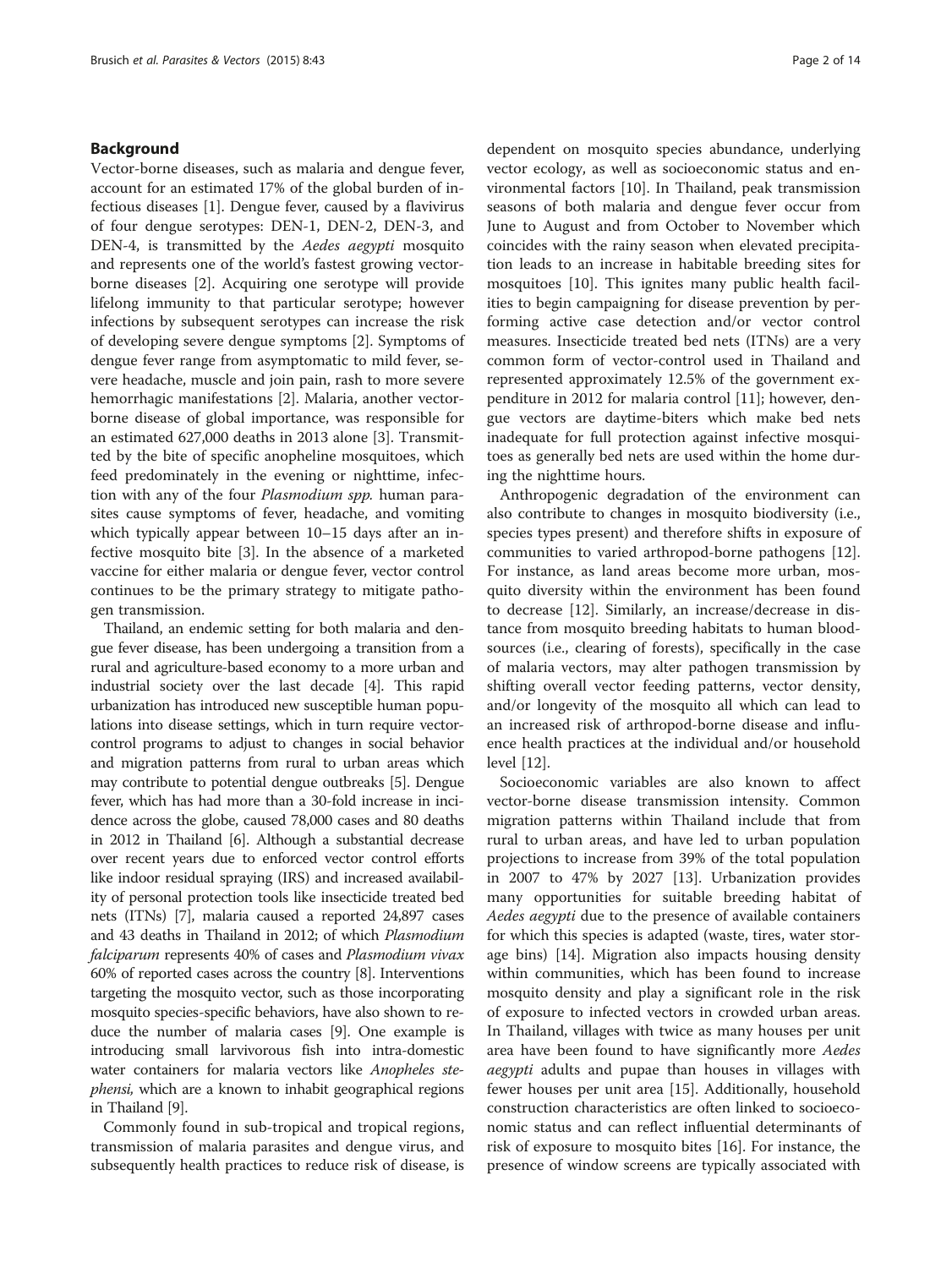discretionary spending of the homeowner and can serve to reduce entry of mosquitoes [[16](#page-13-0)]. In Thailand, tinroofed houses have been found to have an increased risk for Aedes aegypti larval infestation among rural locations, whereas thatched-roofed houses have shown negative risk factors [[17](#page-13-0)].

The use of qualitative information, like that of an open-ended questionnaire, can serve as a tool to gauge health practices, knowledge, and perceptions within a community to better understand gaps in use, uptake, and acceptance of vector-control programs. This information can then be shared with public health officers to guide 'best practices' for modifying current interventions or creating more effective strategies to include education campaigns. A study looking at dengue fever reported an increase in knowledge which led to better preventative behavior and thus a reduced burden of dengue fever disease [\[18\]](#page-13-0). Even more, the source of knowledge an at-risk person acquires health information from can be influential in the results observed in disease control practices. Commonly, poor and low-income families receive their information from teachers, health care workers, television, or parents [\[18\]](#page-13-0). Penetrating the information system to provide better knowledge will prevent wrong beliefs and common misconceptions that traditionally pass from parent to child [\[18\]](#page-13-0).

In addition to active case detection within communities, various qualitative measures have been incorporated into the current Thai intervention and campaign schemes for vector-borne diseases. These include the use of school-based programs which target education at children, verbal education aimed at improving knowledge, radio announcements, or pamphlets, to increase campaign awareness [[18-21](#page-13-0)]. Rural and urban areas have been shown to have separate campaign strategies with varied success in each [[19\]](#page-13-0). For example, communitybased interventions in Thailand have in past years been targeted for rural areas, and up until 2012 had not been successfully implemented in an urban setting [\[19](#page-13-0)]. By gaining a better understanding of individual health behaviors and/or household protection practices, these strategies can be enhanced to address specific barriers that influence the desired behavior seen at the individual or community level and thereby enhance acceptability and/or increase usage of effective protective measures. Indeed, interventions that utilize a community participatory approach to carry out mosquito control interventions have shown greater sustainability as compared to using 'outsiders' non-familiar to the community in a governmental top-down approach [[20](#page-13-0)]. For this reason it is vital to characterize the relationship between human and coexisting vector populations in urban versus rural settings in order to better target intervention and educational campaigns in at-risk locations.

The goal of the current study was to assess the knowledge, attitudes, and practices (KAP) of at-risk populations for malaria and/or dengue fever in relation to mosquito exposure and household mosquito control practices. Specific objectives included comparison of individual and household level health practices between a rural and urban setting in Thailand. Findings are intended to guide Thailand Ministry of Health educational campaigns targeting arthropod-borne disease.

# Methods

Ethical approval was granted by The Institutional Review Boards at The University of Notre Dame, USA and Kasetsart University with informed consent of study participants conducted accordingly (Review Number:14-03-1630). A total of 18 days were spent in each study site rotated in two 9-day blocks. This schema allowed five days for conducting hospital surveys and approximately five days to perform both household mosquito collections and household construction surveys during a single site visit.

#### Study sites and catchment

Two political districts, Pong Nam Ron and Phanom, were selected as study sites based on endemicity for malaria and/or dengue fever and working relationships between the Ministry of Health and study personnel. Sites were characterized as either rural (Pong Nam Ron District) or urban (Phanom District) according to land use, population density, and average monthly income based on 2011 Thai government data and criteria outlined by The Royal Institute, Thailand [\[21](#page-13-0)-[23](#page-13-0)]. Two healthcare facilities within each of the study districts were selected to serve as base field stations and location for participant recruitment. To capture both target populations; one district level hospital and one district level malaria clinic were selected. Hospital facilities were aimed at recruiting both malaria and dengue fever participants while malaria participants were captured at malaria clinic facilities. The catchment area of facilities reflected incoming populations at the sub-district and village level (Figure [1](#page-3-0)).

Pong Nam Ron District, characterized as the rural study site, is located 191 miles east of Bangkok in northwest Chanthaburi Province. Chanthaburi Province is mostly comprised of mountains, high plains, and includes several large rivers, waterfalls and natural wildlife preserves. Pong Nam Ron has a population of 42,587 people, a density of 67.17 people per  $mi^2$  and covers over 350  $mi^2$ , lying along the Cambodian border, it is divided into 5 sub-districts and 47 villages [\[23\]](#page-13-0). The main occupation is agricultural farming including durian, longan, potato, and corn. In 2011, the average monthly income per household was 24,278 baht (USD 755.15) [\[23\]](#page-13-0). Currently, there is 1 public hospital in Pong Nam Ron District and one health promoting hospital located in each of the 5 subdistricts within Pong Nam Ron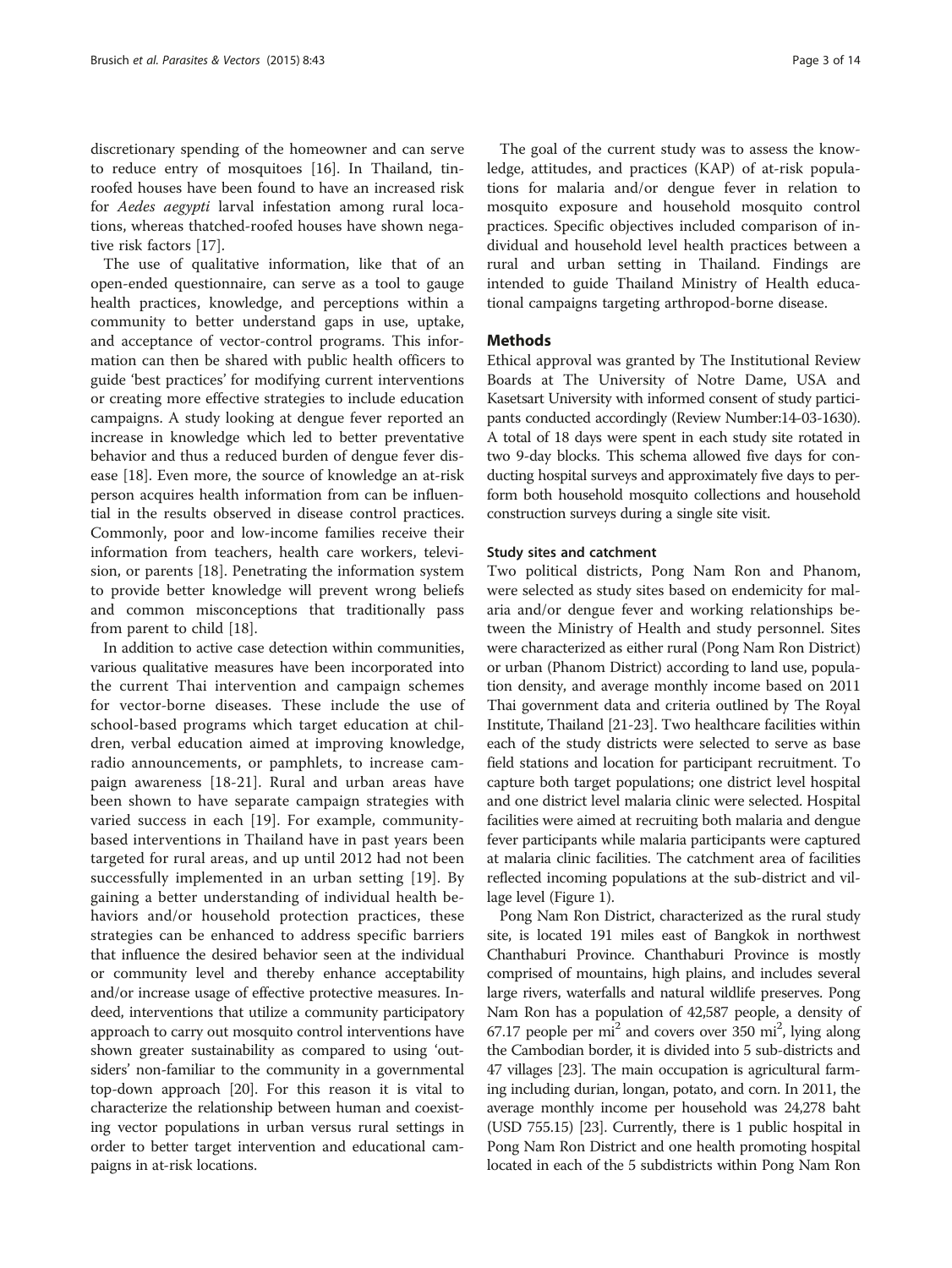<span id="page-3-0"></span>

District. In 2013, Pong Nam Ron had 61 cases of malaria and 5 cases of dengue hemorrhagic fever [\[24\]](#page-13-0).

Phanom District, characterized as the urban study site, is located 441.5 miles south of Bangkok in Southern Thailand within Surat Thani Province. Phanom has a total population size of 37,950 people, a density of 85.09 people per  $mi^2$  and over 4977  $mi^2$  of land [[25](#page-13-0)]. Largely made up of dense forests and high mountain ranges; major industries within this district include rubber plantation, palm oil, coffee and fruit farms. Phanom is further divided into 6 sub-districts comprised of 56 villages [[25\]](#page-13-0). In 2011 the average monthly income per household in Surat Thani was 34,417 baht (USD 1070.51) [[25](#page-13-0)]. Currently, Phanom Province has 11 public hospitals in total. There is 1 hospital located in Phanom District and 9 health promoting hospitals located within 9 sub districts of Phanom District. In 2013, Phanom had 418 cases of malaria, 62 cases during the months of May and June, and 38 cases of dengue fever, 10 cases in May and 6 in June-making Phanom one of the top endemic districts within Thailand [[24\]](#page-13-0).

#### Recruitment

Participants were recruited from study healthcare facilities using passive case detection of persons seeking point-ofcare treatment for symptoms related to malaria or dengue fever. Inclusion criteria consisted of male and female adults aged 18 years and older who presented with nonlife-threatening symptoms consistent with malaria and/or dengue fever, and did not require emergency medical attention. A positive diagnosis was irrelevant to participant eligibility, allowing all persons who consented to participate. Local Thai technical staff participated in recruiting

eligible persons for study enrollment. A verbal explanation of the study protocol was provided in local Thai dialect, translated from English, which explained the study goals and experimental procedures. A request to survey participants' homes for the purpose of house characterization and to collect mosquitoes was explained at the time of recruitment. One consent form was used for the KAP survey, household construction characterization survey, and mosquito collections.

# Hospital questionnaire

Convenience sampling was used to recruit eligible participants at designated study healthcare facilities. One healthcare facility was visited each day for approximately 5–7 hours over a 5 day period starting at varying times (i.e., morning, midday, and afternoon) which controlled for gender and/or age-specific biases that might occur as the result of when health care is sought (i.e. outside school, when market is closed, and/or field-work). Consenting subjects participated in a questionnaire pertaining to their KAP on malaria or dengue fever, depending on reasoning for clinic visit. Questions focused on participant's demographic information, history of clinic attendance, individual knowledge regarding prevention of malaria and/or dengue fever disease, and individual household mosquito protection behaviors. Questions were designed based on previous KAP surveys in Thailand regarding malaria and/or dengue fever disease and were reviewed for completeness [[26,27](#page-13-0)]. Each survey consisted of approximately 35 questions.

#### Mosquito collections

Permission to access homes to conduct a household construction survey and to perform mosquito collections was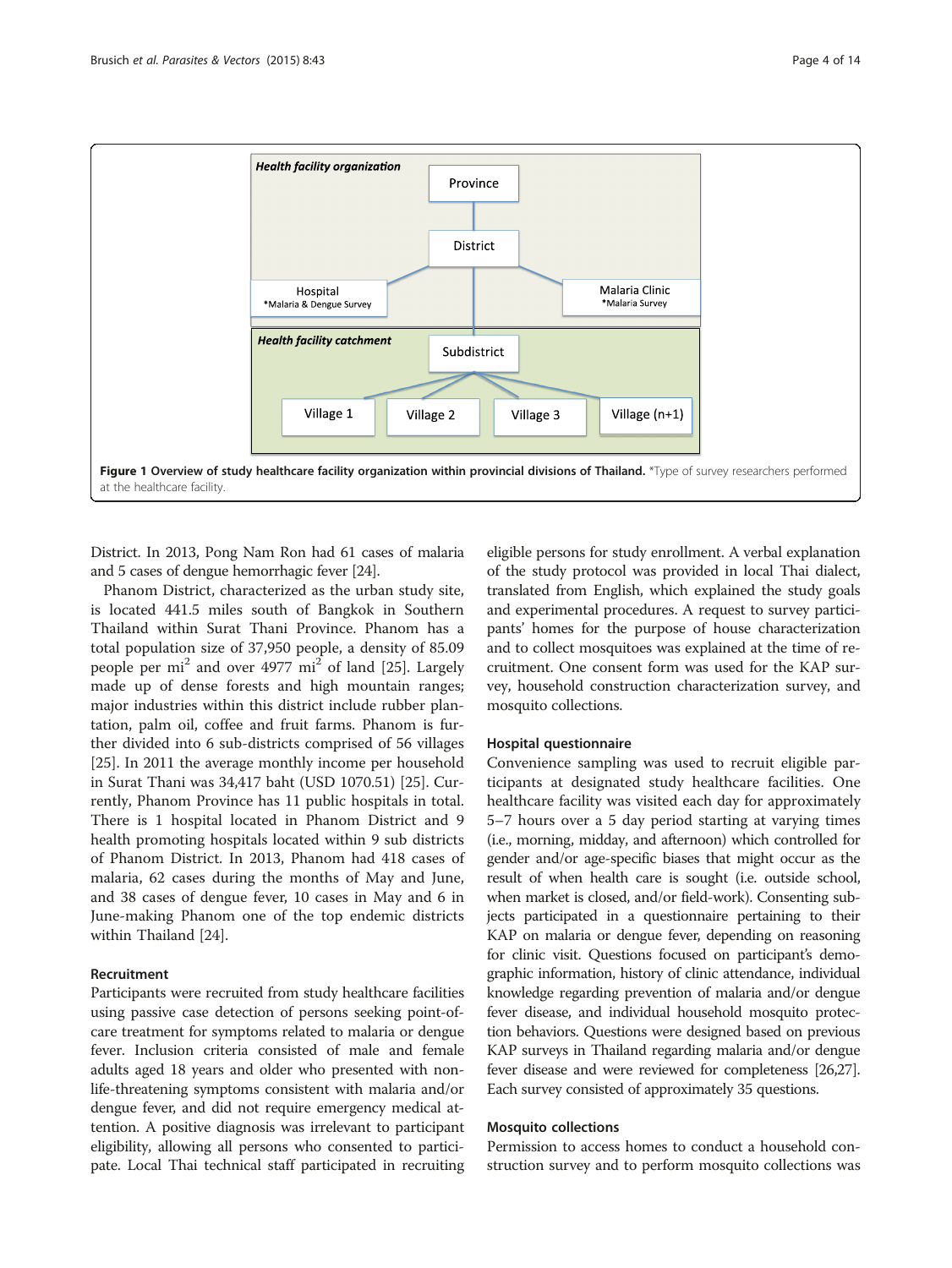obtained from those participants consenting to enroll in the KAP questionnaire. Household mosquito collections were performed both inside and within the immediate peri-domestic area of consenting households. Participants were provided advance notice before the house visit was made. Homes were not sampled if the head of household was absent, unless permission from a primary adult resident was granted as per informed consent during recruitment. Healthcare clinic personnel accompanied Thai technical staff and the primary research investigator to all sampled homes to facilitate collections.

Indoor mosquito collections were performed by Prokopack aspiration tool which has been proven to collect different mosquito species under different entomological conditions [[28\]](#page-13-0). Sampling was performed both in the morning and evening hours to maximize probability to capture vectors based on expected resting behaviors exhibited from Aedes spp. and Anopheles spp. Prokopack collections were conducted for up to a total of 30 minutes or approximately 3 minutes per 9 m<sup>2</sup>. Collections were made from all rooms, if permitted, and occurred between 6:00–9:30 AM and 4:30–8:30 PM. One of two outdoor mosquito trapping methods was used depending on symptomology of the study participant. An unbaited<sup>®</sup> BG-Sentinel (Biogents AG, Regensburg, Germany) mosquito trap (BGS) was used to maximize outdoor collection of dengue vectors and an un-baited Black-hole UV light trap was used to maximize capture of outdoor malaria vectors. A single BGS trap was placed outdoors in close proximity to the entrance of the home where individuals were commonly aggregating and was operated continuously between 6:00 AM −6:00 PM. UV light traps were hung from roofs generally within 5 meters from the entrance of the home and operated continuously between 7:00 PM – 7:00 AM. Captured mosquitoes from all collection methods were held in individually labeled cartons by house code then killed on-site for identification to Aedes spp., Culex spp., Anopheles spp., Armigeres spp., or Mansonia spp. using morphological keys [[29](#page-13-0)]. Numbers were recorded on entomologic survey forms by household, collection method, indoor or outdoor location, genus, and gender.

#### Household construction characterization

Household construction characteristics were surveyed at all homes where mosquito collections were performed. Targeted variables of interest included materials used for roof, wall, and floor construction. The percentage of eave gaps, defined as the opening between the wall and roof which would allow movement of insects from outside to inside the home (i.e. exposure) was also evaluated. Additionally, the presence and condition of window screens and total amount of windows available was also recorded.

#### Mosquito processing

Mosquito processing for malaria parasite or dengue virus infection status occurred at Kasetsart University in Bangkok, Thailand. A nested PCR amplification process was conducted for the detection of each Plasmodium falciparum and Plasmodium vivax within all captured female Anopheles spp. mosquitoes using previously estab-lished protocols [\[30\]](#page-13-0). The DEN-K050VectorTest<sup>®</sup> Dengue Antigen Assay (Thousand Oaks, CA) was used for assessing dengue virus infection in all female Aedes spp. samples following manufacturer's specifications [\[31\]](#page-13-0).

#### Data analysis

Data was digitally entered into a master key using Microsoft Excel software and transferred to SPSS software package (SPSS version 21, Chicago, IL). Trends and patterns associated with KAP survey responses, mosquito abundance, genus type, and household construction variables were evaluated in each Phanom and Pong Nam Ron study locations. Sample data was explored for normality using box plot and histogram outputs. Statistical associations including geometric mean and median reporting were based on the deviation of sample data from a normal distribution and were performed with analyses not sensitive to normality assumptions and small sample size. Categorical data was analyzed using a Chi-Square Test of Independence or Fisher's Exact Test. A Mann–Whitney Test was used to compare continuous variables verses categorical variables. Statistical outcomes with a p-value of 0.05 were considered significant.

# Results

# Demographics

In total, 64 persons who presented at the healthcare facilities with either malaria or dengue fever symptoms participated in the study between May-June 2014 (Table [1](#page-5-0)). Eleven participants were from Pong Nam Ron, all of whom displayed symptomology relating to malaria and 53 were from Phanom, 51 of whom displayed symptomology relating to malaria and two related to dengue fever. Seventy-three (8/11) percent of the participants in Pong Nam Ron were male, had a median age of 32  $(IQR = 21-50)$ , and identified as having a primary school education. Fifty-eight percent (31/53) of the participants in Phanom were male, had a median age of 39 ( $IQR =$ 32–47) and half identified as having up to a secondary education. One participant was unable to select his education. Almost all of the participants (73%; 7/11) within Pong Nam Ron had a farming occupation. Similarly in Phanom participants' primary occupation was farming (62%; 33/53), followed by government officer (13%; 7/53) and other (11%; 6/53). The two participants seeking dengue fever diagnoses were aged 18 and 53, both having a secondary education and an occupation as either a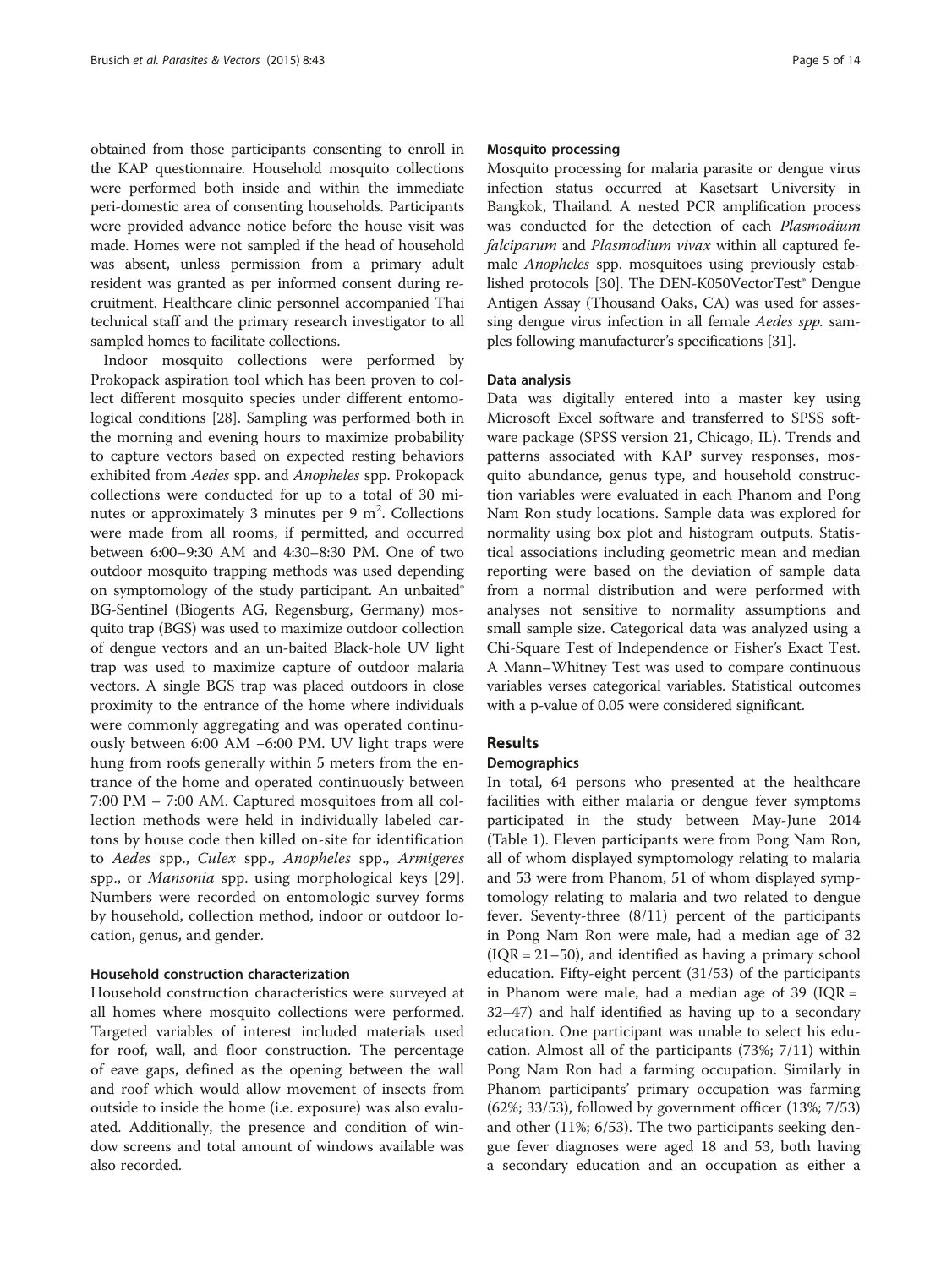| <b>Districts in Thailand</b>  |                   |                         |          |          |  |
|-------------------------------|-------------------|-------------------------|----------|----------|--|
| Participant<br>characteristic | Phanom<br>(urban) | Pong Nam<br>Ron (rural) | Total    | P-value  |  |
|                               | n (%)             | n (%)                   | n (%)    |          |  |
| Total                         | 53 (83)           | 11(17)                  | 64 (100) |          |  |
| Disease                       |                   |                         |          |          |  |
| Malaria                       | 51 (96)           | 11(100)                 | 62 (97)  |          |  |
| Dengue                        | 2(4)              | 0(0)                    | 2(3)     |          |  |
| Gender                        |                   |                         |          | 0.505    |  |
| Male                          | 31 (58)           | 8(73)                   | 39 (60)  |          |  |
| Female                        | 22 (41)           | 3(27)                   | 25 (39)  |          |  |
| Age                           |                   |                         |          | 0.627    |  |
| 18-29                         | 11(21)            | 5(45)                   | 16(25)   |          |  |
| $30 - 45$                     | 26 (49)           | 3(26)                   | 29 (45)  |          |  |
| 46-60                         | 13(25)            | 3(27)                   | 16(25)   |          |  |
| >61                           | 3(5)              | 0                       | 3(5)     |          |  |
| Education                     |                   |                         |          | 0.168    |  |
| None                          | 1(2)              | 1(9)                    | 2(3)     |          |  |
| Primary                       | 21(40)            | 8(73)                   | 29 (46)  |          |  |
| Secondary                     | 26 (50)           | 2(18)                   | 28 (44)  |          |  |
| Bachelor                      | 3(6)              | 0(0)                    | 3(5)     |          |  |
| Missing                       | 1(2)              | 0(0)                    | 1(2)     |          |  |
| Occupation                    |                   |                         |          | $0.044*$ |  |
| Farmer                        | 33 (62)           | 7(64)                   | 40 (62)  |          |  |
| <b>Business</b>               | 1(2)              | 0(0)                    | 1(2)     |          |  |
| Employer                      | 3(6)              | 4(36)                   | 7(11)    |          |  |
| Government officer            | 7(13)             | 0(0)                    | 7(11)    |          |  |
| Unemployed                    | 3(6)              | 0(0)                    | 3(5)     |          |  |
| Other                         | 6(11)             | 0(0)                    | 6(9)     |          |  |

<span id="page-5-0"></span>Table 1 Demographic information of study participants from Phanom (urban) and Pong Nam Ron (rural) study

\*Significant p-value.

government officer or other, respectively. Both study sites had a median of 4 persons living within their household  $(IQR = 3-5)$  and over 50% (Pong Nam Ron: 6/11 and Phanom: 33/53) of the respondents had no history of an infected case within their home. Occupation was the only variable significantly different between the study sites, however interpretation should be cautioned as the small sample size led to a sensitive test and significance may not be due to actual association ( $\chi^2$  = 11.38, df = 5,  $N = 64$ ,  $p < 0.05$ ).

Over half the participants (64%; 7/11) in Pong Nam Rom had never been to the selected healthcare facility before the study visit; however more than half (66%; 34/53) of the participants in Phanom had been to the selected healthcare facility for related testing, most often between 1–2 times prior. When asked why the participant visited the clinic, most from Pong Nam Ron responded that a

friend, family member, or employer had recommended it. Participants from Phanom traveled to their designated facility based on close proximity to the house or for "other" reasoning. One participant seeking malaria diagnoses at the Phanom facility reported having received a negative result at the nearby malaria clinic and came to the hospital for diagnostic verification. Additional statements included that the Phanom hospital was able to test for more diseases as compared to the malaria clinic. In both locations, over 70% (49/64) of participants traveled to the clinic by driving.

# Knowledge, attitudes, and practices relating to malaria and dengue fever

Results indicated a significant difference between study sites and the frequency of participants having heard of malaria and/or dengue fever prior to their visit to the facility ( $p = 0.002$ ). Sixty three percent (7/11) of participants within Pong Nam Ron confirmed to having heard of malaria or dengue fever before their visit in comparison to 98% (52/53) in Phanom. Over half (58%; 31/53) of participants from Phanom had suffered from malaria at a prior time and one out of the two dengue fever participants had suffered from dengue fever previously. In contrast, about a quarter (27%; 3/11) of the respondents in Pong Nam Ron had suffered from malaria at least once prior to their visit (Table [2](#page-6-0)).

When participants in Pong Nam Ron were asked to identify how they acquired malaria or dengue fever, 82% (9/11) of the responders correctly identified 'mosquito' as the vector of transmission. Responses of 'dirty water' and 'another person' were also selected as causes of malaria and dengue at this study site. Asked the same question, 96% (51/53) of the participants in Phanom correctly identified the 'mosquito' as the vector. Responses of 'contaminated food', 'dirty water', and 'another person' were also selected as causes either separately or in conjunction with the belief of the mosquito vector (Table [2](#page-6-0)); of which the belief in 'dirty water' was the only variable of significant difference between study sites ( $p = 0.023$ ). Further exploration revealed that some participants from both study sites who identified mosquitoes as the vector for malaria or dengue fever, could also state the genus. Twelve participants reported aedine mosquitoes as the vector responsible for causing malaria disease, seven participants correctly named anopheline mosquitoes as the vector for malaria, and five could match both aedine and anopheline to the appropriate disease. The KAP survey also revealed a significant difference in the source of information from whom participants' received their knowledge specific to malaria and/or dengue fever ( $\chi^2$  = 24.3,  $df = 6$ ,  $N = 64$ ,  $p < 0.001$ ). However, interpretation should be cautioned as the small sample size led to a sensitive test and significance may not be due to actual association.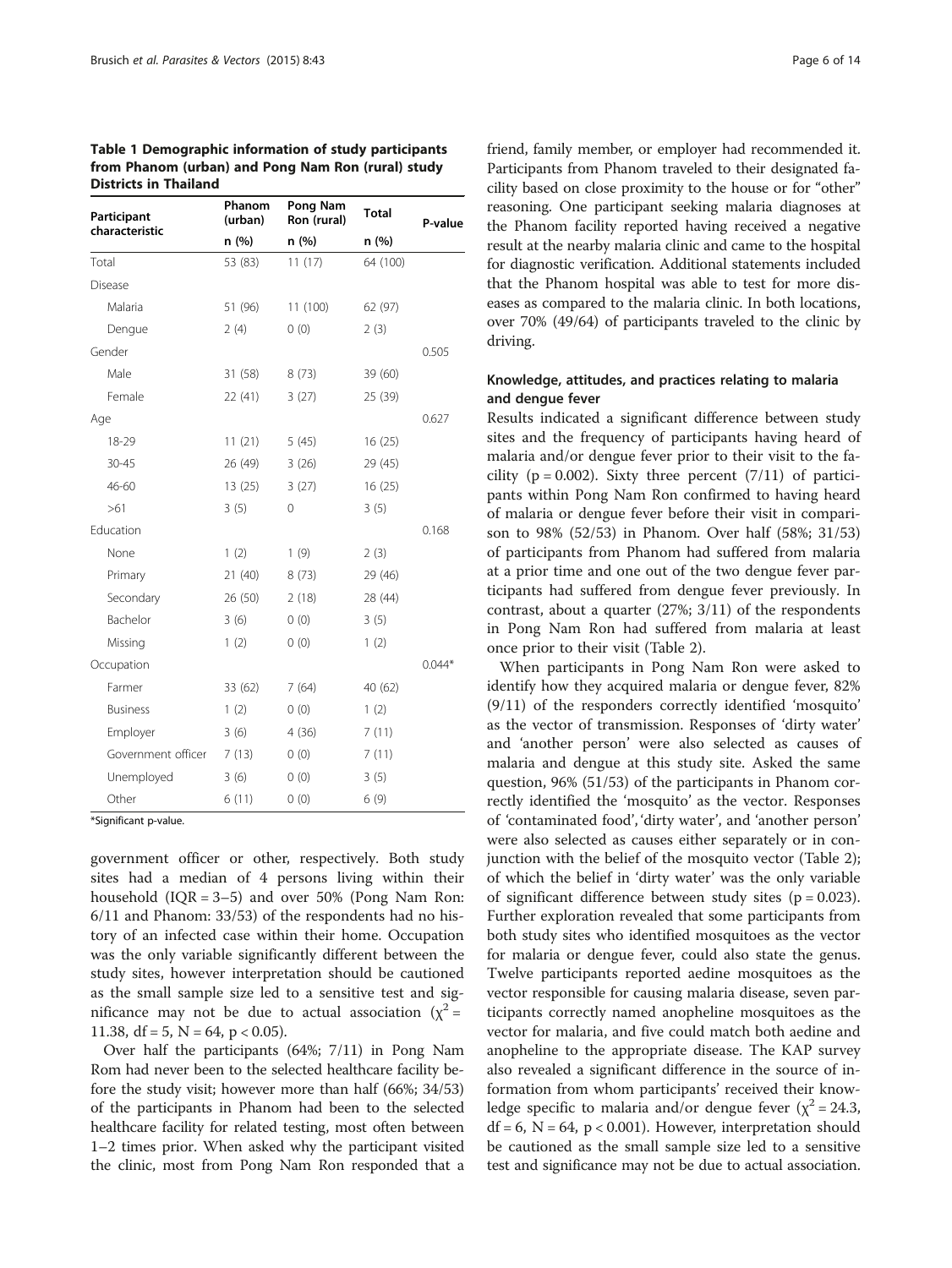#### <span id="page-6-0"></span>Table 2 Knowledge of vector-borne diseases from participants in Phanom (urban) and Pong Nam Ron (rural) study Districts in Thailand

| <b>Survey question</b>                                          | Phanom<br>(urban)<br>n (%) | Pong Nam P-value<br>Ron (rural)<br>n (%) |          |
|-----------------------------------------------------------------|----------------------------|------------------------------------------|----------|
| "Have you heard of malaria or dengue<br>fever?"                 |                            |                                          | $0.002*$ |
| Yes                                                             | 52 (98)                    | 7(64)                                    |          |
| No                                                              | 1(2)                       | 4(36)                                    |          |
| "Have you suffered from M/D before?"                            |                            |                                          | 0.096    |
| Yes                                                             | 31 (58)                    | 3(27)                                    |          |
| Nο                                                              | 22 (42)                    | 8(73)                                    |          |
| "Do you know how you can get<br>malaria and/or dengue fever?"** |                            |                                          |          |
| Contaminated food                                               | 2                          | 0                                        | 1.0      |
| Bite from a mosquito                                            | 51                         | 9                                        | 0.410    |
| Another person                                                  | 3                          | 1                                        | 0.508    |
| Dirty water                                                     | 1                          | 2                                        | $0.023*$ |

\*Significant p-value.

\*\*Forced choice question; multiple responses recorded for each respondent.

In Pong Nam Ron, family members were the main source of malaria and dengue fever information whereas over half of the participants in Phanom reported a government official or village health volunteer as the main source of information (Table 3).

When participants were assessed on their attitude and knowledge of protection from malaria by sleeping under an insecticide treated bed net, all but one participant in Pong Nam Ron answered 'true'. Similarly, 87% (46/53) of participants in Phanom also believed the statement was true. Two participants were unable to definitively answer this question. A response from one participant in Phanom stated that while the statement is true "it only protects you from malaria 90% of the time". About three-quarters of participants (73%; 8/11) in Pong Nam Ron perceived their only risk to getting a mosquito bite was during the night. In Phanom, 57% (30/53) believed this to be true and one participant even stated "*there are* no infective mosquitoes during the day time". Some participants within Phanom perceived most of their risk to occur at night, but only sometimes during the day. These participants ultimately answered 'false' to 'sleeping under an insecticide treated bed net will protect me from malaria' (Table 3). Overall, there were no significant differences indicated in both knowledge of bed net use  $(p = 0.933)$  and attitudes towards risk from mosquito bites  $(p = 0.505)$  between study sites. Additionally, no significant difference existed with regard to the frequency participants reported sleeping under a bed net  $(p = 0.220)$ . When participants in Pong Nam Ron were asked how often they sleep under a bed net, 73% (8/11)

# Table 3 Knowledge, attitudes, and practices from participants in Phanom (urban) and Pong Nam Ron (rural) study Districts in Thailand

| <b>Survey question</b>                                                           | Phanom<br>(urban)<br>n (%) | Pong Nam<br>Ron (rural)<br>n (%) | P-value    |
|----------------------------------------------------------------------------------|----------------------------|----------------------------------|------------|
| Who do you get your information<br>about malaria and dengue from?                |                            |                                  | $< 0.001*$ |
| None                                                                             | 1(2)                       | 4(36)                            |            |
| Television                                                                       | 4(8)                       | 0(0)                             |            |
| School teacher                                                                   | 1(2)                       | 0(0)                             |            |
| Government official                                                              | 31 (58)                    | 2(18)                            |            |
| Family member                                                                    | 5(9)                       | 4(37)                            |            |
| Other/More than one                                                              | 11(21)                     | 1(9)                             |            |
| "I am protected from malaria if I sleep<br>under an insecticide treated bed net" |                            |                                  | 0.933      |
| True                                                                             | 46 (87)                    | 10(91)                           |            |
| False                                                                            | 5(9)                       | 1(9)                             |            |
| Don't Know                                                                       | 1(2)                       | 0(0)                             |            |
| Missing                                                                          | 1(2)                       | 0(0)                             |            |
| "I am only at risk of getting bit by a<br>mosquito at night"                     |                            |                                  | 0.505      |
| True                                                                             | 30(56)                     | 8(73)                            |            |
| False                                                                            | 21(40)                     | 3(27)                            |            |
| Missing                                                                          | 2(4)                       | 0(0)                             |            |
| "How often do you sleep under a<br>bed net?"                                     |                            |                                  | 0.220      |
| Every night                                                                      | 32 (60)                    | 8(73)                            |            |
| A few times a week                                                               | 4(8)                       | 2(18)                            |            |
| Rarely                                                                           | 17 (32)                    | 1(9)                             |            |

\*Significant p-value.

responded with 'every night', followed by a 'few times a week' (18%; 2/11) and 'rarely' (9%; 1/11). When asked the same question in Phanom, 60% (32/53) responded with 'every night' and 32% (17/53) responded 'rarely' (Table 3). At both study sites, 10% of participants reported owning 0 bed nets, with a median of 2 bed nets owned by each participant. As one participant stated, "I do not believe in sleeping under an impregnated bed net, if your hand touches the bed net you can still get bit".

When participants were asked to list prevention methods they knew would protect them against diseases caused by mosquitoes, bed nets and repellents were the most common responses from participants in Pong Nam Ron, followed by wearing long sleeves, pants and burning coils. Other prevention methods mentioned included using fire or smoke, a fan, treating containers with temephos (a larvacide), and fish. Participants in Phanom also commonly responded with bed nets and repellents as methods to prevent diseases caused by mosquitoes as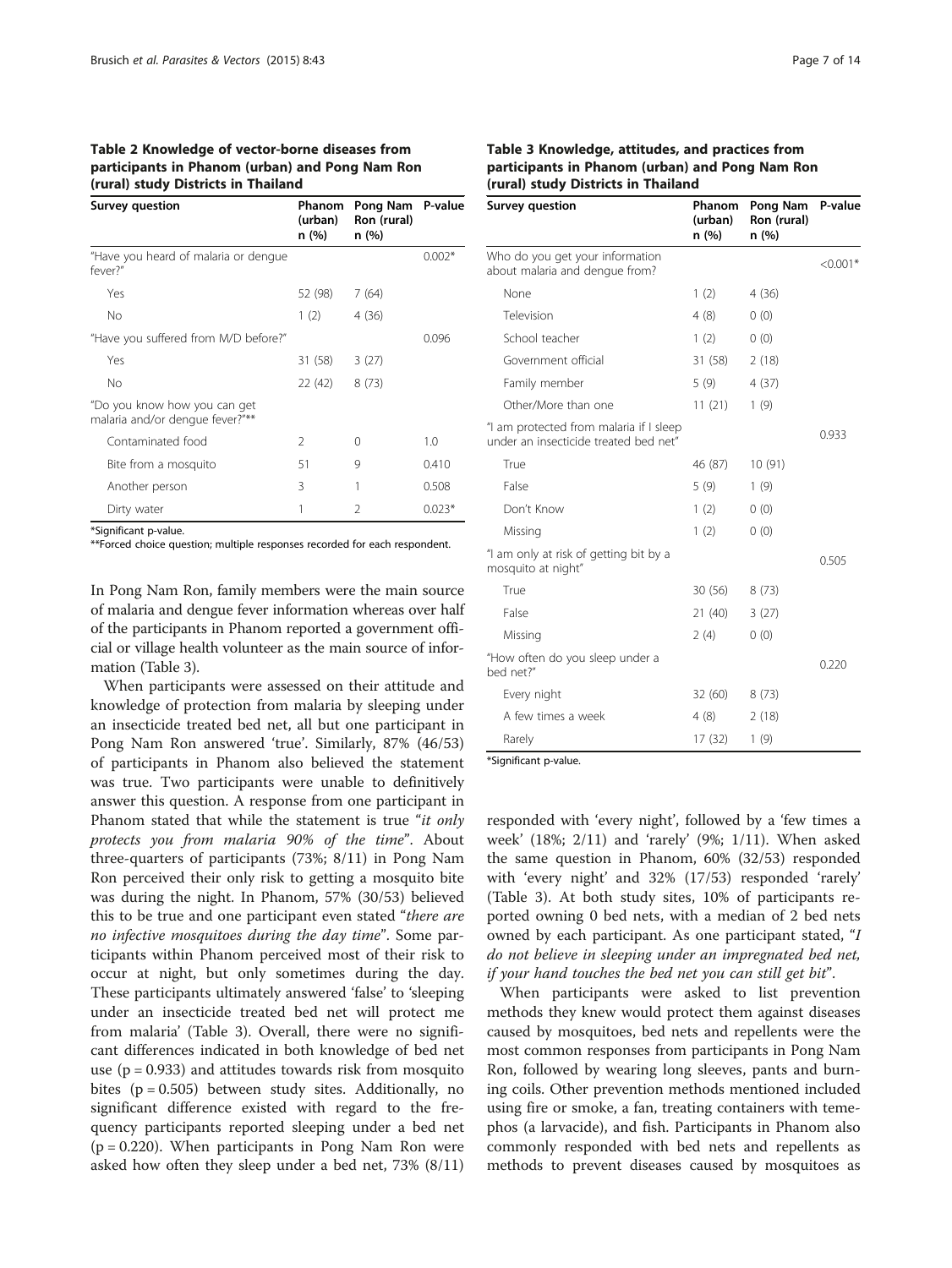well as destroying containers, temephos, and coils followed by fire or smoke, long pants and sleeves, IRS or fogging, a fan, bug zapper, fish, eating healthy, and exercise. One urban participant reported that placing salt water in cups underneath table legs was an appropriate control method (data not shown).

In Pong Nam Ron, when asked how the participant could tell if another person was sick with malaria, 73% (8/11) of patients stated they didn't know and only 27% (3/11) were able to correctly mention one or more correct symptoms, with headache and fever being most frequently mentioned. When participants in Phanom were asked the same question, 82% (42/51) were able to correctly name one or more corresponding symptoms with headache, fever, and chills most commonly mentioned. Additionally, both dengue fever participants were able to correctly identify at least one symptom related to dengue, mentioning a high fever, headache and rash; with one of the dengue fever participants stating that malaria and dengue fever had the same symptoms, mentioning headache, cyclic fever, and chills.

#### Household mosquito control practices

When participants were asked about protective measures they use in their home to control mosquitoes, 54% (6/11) of participants within Pong Nam Ron and 90% (45/50) in Phanom responded that they paid for a personal protective tool outside of what might have been given to them by the Thai MOH and/or other organizations. Of the products purchased, repellent creams and coils were the most frequently named products in both Pong Nam Ron and Phanom, although in Phanom, bed nets were also included in the most frequently named products (Additional file [1\)](#page-12-0). However, one participant in Phanom stated, "The officer gave me a bed net, but I do not use because it is too small so I bought a new one". Another participant declared, "I don't like the bed net with chemical, I bought one without chemicals". The majority (81%; 52/64) of participants within both study sites considered mosquitoes to be a problem at their house and 90% (58/64) reported seeing mosquitoes inside their home every day. When asked whether the participant would buy additional products to protect themselves out of fear of disease or to protect against annoying mosquito bites, the overwhelming response in both study sites was to prevent mosquito bites (Pong Nam Ron: 8/9 and Phanom: 38/45).

Overall, participants from both study sites reported having personnel come out to their household to discuss ways to prevent malaria and/or dengue fever. Participants from Pong Nam Ron reported government officers as the most common personnel to visit and in Phanom both government officers and voluntary health workers were regularly mentioned. Reported activities performed by these personnel included: IRS spraying, verbal education, providing bed nets, temephos treatment of containers, and performing blood testing.

#### Household mosquito collections

In total, 53 participants gave consent to study personnel for household construction characterization and mosquito collection. Of those, a total of 34 households were selected; 8 in Pong Nam Ron (rural) and 26 in Phanom (urban). Final sample size was a result of both logistical feasibility and accessibility to enter homes at time of survey. All 8 homes characterized in Pong Nam Ron were associated with participants seeking malaria treatment. In Phanom, 25 homes were from participants seeking malaria diagnoses and 1 participant for dengue fever. A total of 149 Anopheles spp., 209 Aedes spp., 438 Culex spp., 38 Armigeres spp., and 7 Mansonia spp. were captured from all trapping methods throughout the study period. The total number of mosquitoes captured indoors by prokopack across both study sites was 501 (Pong Nam Ron: 162 and Phanom: 339) from a total of 6 and 24 homes, respectively. The total number of mosquitoes collected by outdoor UV light trap was 414 across both sites (Pong Nam Ron: 44 and Phanom: 370) from a total of 6 and 24 homes, respectively. Seven mosquitoes were captured by outdoor BG trap from the 1 home sampled in Phanom.

Overall, the total number of mosquitoes collected inside the homes at Pong Nam Ron was higher than outside while collections made in Phanom was highest outside surveyed homes (Additional file [2](#page-12-0)). The geometric mean number of mosquitoes captured indoors in homes within Pong Nam Ron was 6.8 and outside the home was 3.7. In Phanom, the geometric mean number of mosquitoes collected indoors was 5.43 and outside the home was 10.75. At both study sites, Culex spp. was the dominant mosquito genus collected from outdoor traps as well as within homes at Pong Nam Ron. Over 50% of the collections performed within homes at Phanom were *Aedes* spp. The majority (14%) of anophelines captured outside in Phanom were from the UV light trap whereas in Pong Nam Ron (rural) equal proportions of anophelines (27%) were collected using Prokopack aspiration (inside) and the UV light trap (outdoors). A significant difference was indicated in the total number of mosquitoes found outside the home between study sites ( $U = 134$ ,  $n_1 = 7$ ,  $n_2 = 25$ , p < 0.05). However, the total number of mosquitoes found within the home was not  $(p = 0.560)$ .

#### Household characterization

Of the 8 homes surveyed in the rural site of Pong Nam Ron, the majority were constructed with a tin roof, a wood floor, wood or mixed walls, and 50% had an eave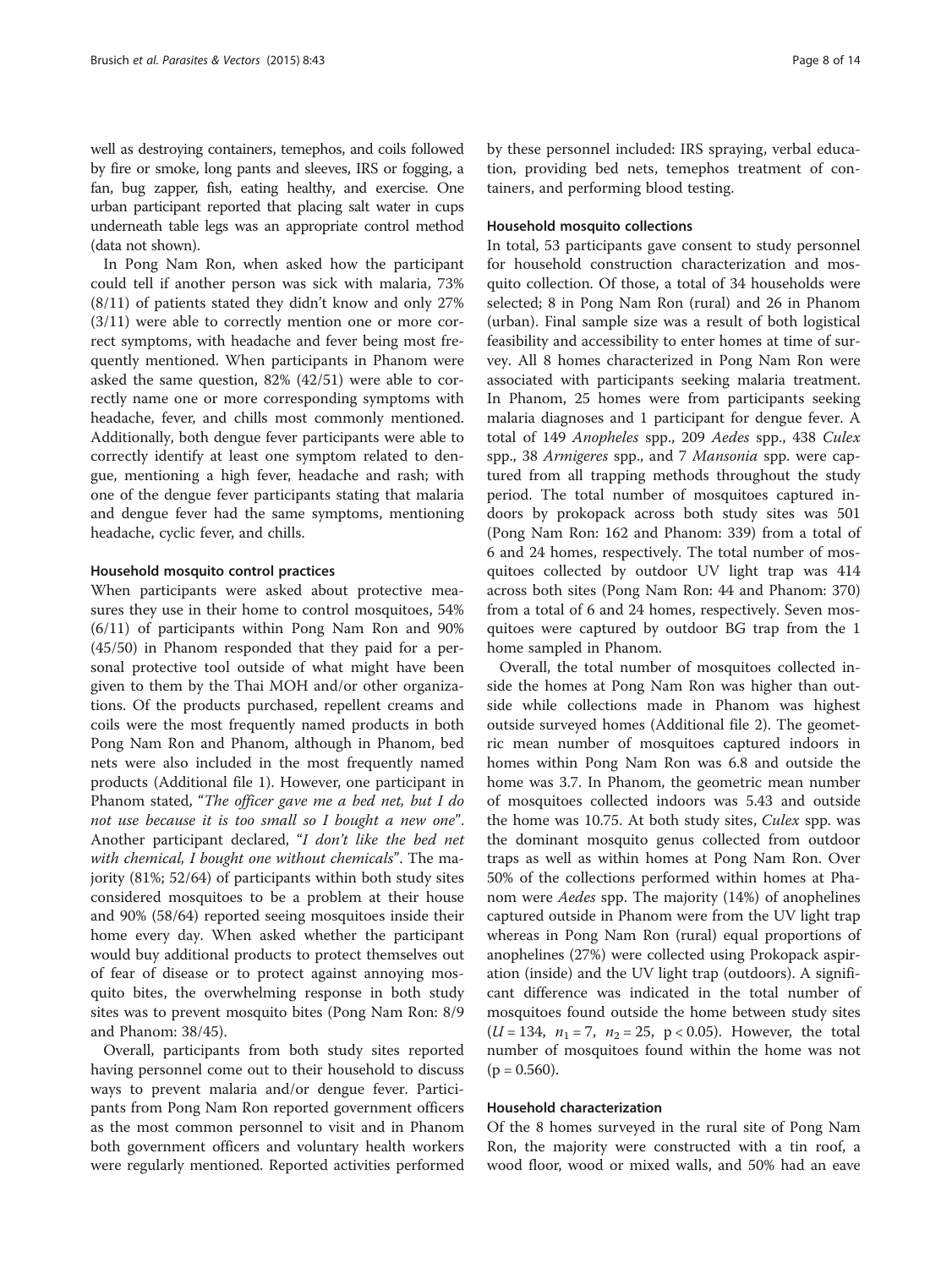gap of >75%. On the contrary, the majority of surveyed homes in Phanom had a concrete roof, tile floor, cement walls, and an eave gap < 25% (Table 4). Results indicated a significant difference in roof ( $\chi^2$  = 25.8df = 3, N = 34,  $p < 0.001$ ), wall  $(\chi^2 = 21.2, df = 3, N = 34, p < 0.001)$ , floor construction  $(\chi^2 = 23.6, df = 3, N = 34, p < 0.001)$ , and eave gap  $(\chi^2 = 15.23, df = 3, N = 34, p = 0.002)$  between the two study sites; however interpretation should be cautioned as the small sample size led to a sensitive test and significance may not be due to actual association.

# Mosquito collections, household eave gap and relation to mosquito control practices

In Pong Nam Ron mosquitoes were collected from participant homes that represented eave gap classifications of <25%, 25-50%, and >75%. Homes with < 25% eave gap had an overall higher abundance of mosquitoes inside homes from Pong Nam Ron in comparison to Phanom (Figure [2](#page-9-0)). Homes in Pong Nam Ron that had an eave gap > 75% had a geometric mean of 5.8 mosquitoes collected from

Table 4 Frequency of household construction characteristics of study participant homes in Phanom (urban) and Pong Nam Ron (rural) study Districts within Thailand

|                    | Pong<br>Phanom<br>Nam Ron | <b>Total</b> | P-value  |            |
|--------------------|---------------------------|--------------|----------|------------|
|                    | n (%)                     | n (%)        | n (%)    |            |
| Total              | 26 (76)                   | 8(23)        | 34 (100) |            |
| Roof construction  |                           |              |          | $< 0.001*$ |
| Concrete/Masonry   | 24 (92)                   | 1(13)        | 25 (74)  |            |
| Tin                | 0(0)                      | 6(75)        | 6(17)    |            |
| Mixed              | 1(4)                      | 1(12)        | 2(6)     |            |
| Other              | 1(4)                      | 0(0)         | 1(3)     |            |
| Floor construction |                           |              |          | $< 0.001*$ |
| Concrete           | 5(20)                     | 3(38)        | 8(23)    |            |
| Tile               | 21 (80)                   | 0(0)         | 21(62)   |            |
| Dirt               | 0(0)                      | 1(12)        | 1(3)     |            |
| Other              | 0(0)                      | 4(50)        | 4(12)    |            |
| Wall construction  |                           |              |          | $< 0.001*$ |
| Cement             | 24 (92)                   | 1(12.5)      | 25(74)   |            |
| Bamboo             | 0(0)                      | 1(12.5)      | 1(3)     |            |
| Wood               | 0(0)                      | 2(25)        | 2(6)     |            |
| Mixed              | 1(4)                      | 2(25)        | 3(8)     |            |
| Other              | 1(4)                      | 2(25)        | 3(9)     |            |
| % of Eaves open    |                           |              |          | $0.002*$   |
| Less than 25%      | 14 (54)                   | 3(38)        | 17 (50)  |            |
| 25-50%             | 10 (38)                   | 1(12)        | 11(32)   |            |
| 50-75%             | 2(8)                      | 0(0)         | 2(6)     |            |
| More than 75%      | 0(0)                      | 4(50)        | 4(12)    |            |

\*Significant p-value.

indoors in comparison to 8.4 mosquitoes which was the geometric mean for homes <25%. Alternatively, households within Phanom represented eave gap classifications of <25%, 25-50%, and 50-75%. Homes with an eave gap of 50-75% had a geoemetric mean of 26.5 mosquitoes collected indoors in comparison to 4.6 mosquitoes collected from homes <25% eave gap (Additional file [3\)](#page-12-0).

Specifically, Culex spp. was collected in greatest abundance inside homes with < 25% eave gap in Pong Nam Ron (rural) whereas Aedes spp. was found in greater abundance within homes with similar eave gap classifications in Phanom (urban). The abundance of Anopheles spp. was greatest in Pong Nam Ron as compared to collections in Phanom with similar eave gap openings (Figure [2](#page-9-0)). The greatest abundance of outdoor mosquitoes repre-sented Culex spp. in both study sites (Figure [3\)](#page-9-0). In Phanom, homes with < 25% eave gap had higher outdoor trap collections as compared to homes with a greater eave gap. Aedes spp. were found in greater abundance outside of homes within Phanom as compared to Pong Nam Ron. Anopheles spp. were trapped in higher abundance from homes in Phanom verses Pong Nam Ron; although not influenced by eave gap characterization (Figure [3\)](#page-9-0).

Among participants from Pong Nam Ron, bed nets, temephos, repellents, and other household products were reportedly used for household protection from malaria and/or dengue fever. Participants in Phanom mentioned bed nets, coils, repellents, and eliminating mosquito breeding sites. Participants from homes within Pong Nam Ron that had >75% eave gap reported having used more products in general than homes with a 0-50% eave gap (Figure [4](#page-10-0)). In Phanom, participants reported purchasing more products overall as compared to the rural study site. Repellent and coil usage were methods reported more often from participants whose homes had a 0-50% eave gap verses homes with an eave gap > 50%. In both study sites, participants that reported having no household control methods were from houses with <25% eave gap (Figure [4\)](#page-10-0). In addition, as homes were characterized with less of an eave gap (0-50%), there was a matched participant survey response of lack of bed net use; 100% of participants residing within homes that had an eave gap of >75% responded with the use of a bed net (Additional file [4](#page-12-0)).

# Mosquito infection processing

A total of 84 female anophelines out of the149 collected by both Prokopack and UV light trap methods were processed for the detection of P. falciparum and P. vivax infection status. Of those tested, 29 were confirmed negative: 3 from collections in Pong Nam Ron and 26 from collections in Phanom. The remaining 55 Anopheles spp. samples were collected from Phanom and indicated a false positive infection by malaria nested PCR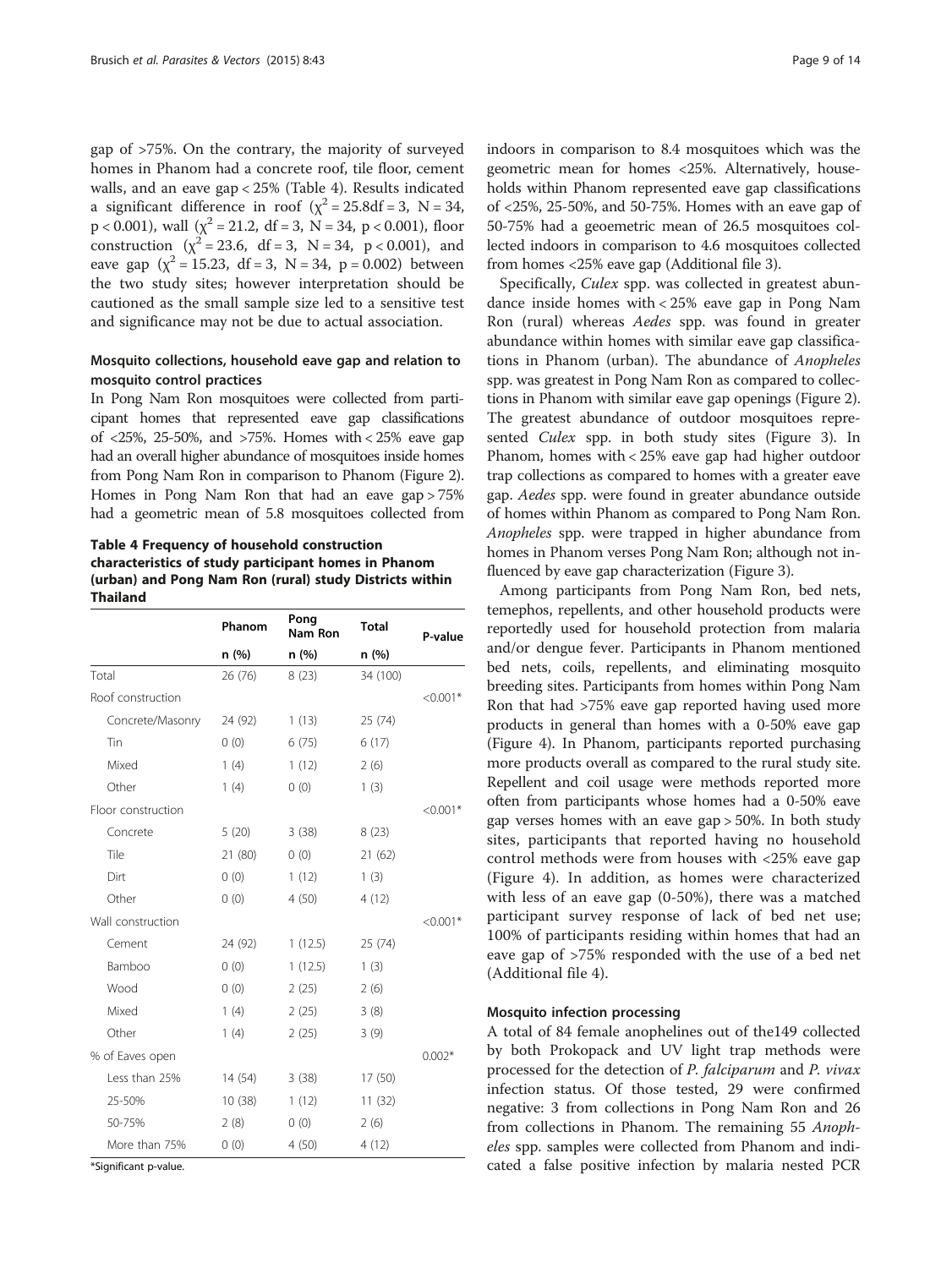<span id="page-9-0"></span>

protocol. These samples will be retested under a separate nested PCR protocol using alternative primers.

The sampled household from the dengue fever participant resulted in zero female Aedes spp. mosquitoes and thus RDT dengue detection was not applicable.

#### **Discussion**

Key determinants of successful vector control programs include implementation of site-specific strategies that strengthen community buy-in required for long-term sustainability [[10](#page-13-0)]. The current study employed a mixed method approach to assess relationships among household vector control activities, housing construction characteristics, and individual KAP in relation to malaria and/or dengue fever. Overall, while statistical evidence should be interpreted with caution, results revealed important trends between the two study sites, one urban and one rural, in Thailand that may directly impact household disease prevention practices.

Participants' perceptions of risk of acquiring malaria and dengue fever were similar within both sites. Over 75% of the participants in Pong Nam Ron and 90% of those in Phanom were correctly able to identify the mosquito as the primary vector responsible for transmitting malaria and dengue fever. However, participants' were unable to name the genus of the mosquito vector (Anopheles or Aedes), or incorrectly identified the mosquito genus associated with a particular disease etiology despite government officers and healthcare personnel from study healthcare facilities confirming that educational campaigns provide the proper genus name of the mosquito responsible for disease transmission. This confusion with regard to mosquito identification highlights the potential gap in absorbing information presented during educational campaigns and how this may directly translate to inappropriate actions used to protect themselves from malaria and dengue fever in their home. The inability to recall that malaria and dengue diseases are transmitted by two

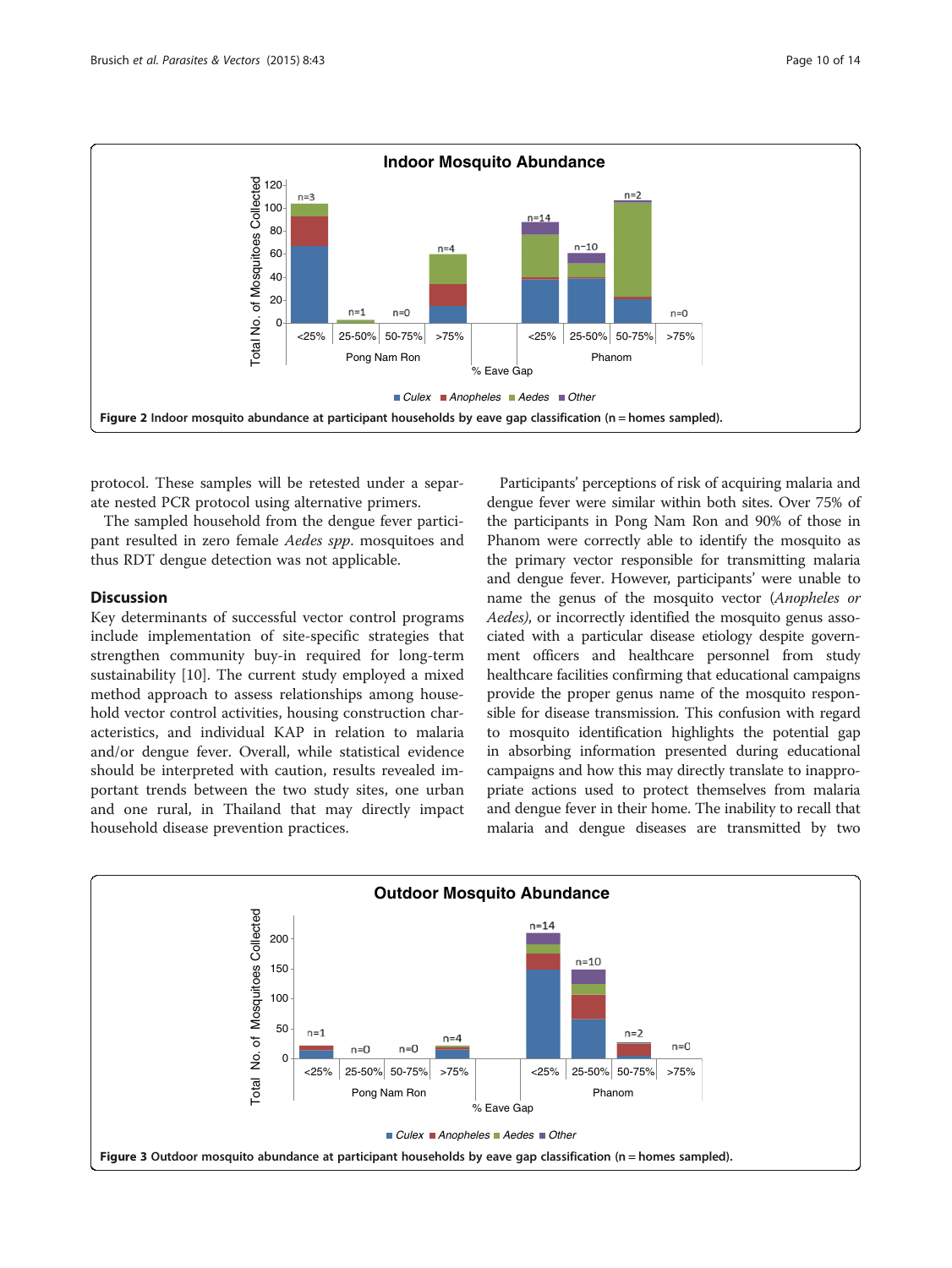<span id="page-10-0"></span>

different mosquitoes which exhibit different behaviors and biology, most importantly that Aedes aegypti dengue vectors bite during the day and Anopheles spp. malaria vectors bite predominately at night, plays a crucial role in the personal protective behaviors practiced by the participant. Without this basic understanding, a participant's perception of risk and how best to prevent exposure to these pathogens may be compromised. This may be what underlies the shared belief from more than half of participants that mosquitoes are only capable of biting in the evening, with one participant even stating, "there are no infective mosquitoes during the day time".

Trends in participants' knowledge related to prevention methods for mitigating malaria and dengue fever similar among the two study locations. This was surprising as increasing socioeconomic status often leads to more access to education and potential access to knowledge surrounding these diseases. In most cases, more than one prevention method was mentioned by each participant, suggesting education campaigns are adequately addressing this issue. However, there were some shared knowledge gaps in understanding why these products are used as one participant explained, "I use a coil in my home, but I do not know why". These knowledge gaps may be due, in part, to current practices of community education. Specifically, malaria clinics are primarily responsible for implementing intervention campaigns for malaria and dengue fever campaigns and household intervention methods, such as distribution of temephos and elimination of breeding sites, are the responsibility of separate healthcare facilities. Both approaches incorporate home visits, resulting in residents being exposed to intervention and campaign work for both diseases which may create an overabundance of information thereby making it difficult for residents to distinguish appropriate

household preventive measures for each malaria and dengue fever. The result is a potential false sense of practiced protection. Motivation for practicing mosquito control methods in both study sites was predominately due to annoyance from mosquito bites versus a concern for disease transmission. This suggests that no relationship yet exists between the understanding that even one mosquito is enough to cause a health concern and transmit disease. Even after performing mosquito collections at participants' homes, such expressions like "*that is not too many*" highlights the continued need for health education.

Nearly every participant considered mosquitoes to be a problem at their home and purchased products for household mosquito control outside out of what was given to them for free. The fact that over half of the participants from Phanom reported having suffered from malaria at a prior time may have contributed to the numbers and types of products purchased. The choice of products purchased between study sites showed trends related to occupation. Participants from Phanom (urban) were most often associated with farming occupation, particularly rubber plantation farming, which predisposes participants being exposed to anopheline vectors during the nighttime hours because this is when latex is harvested. Results revealed not only a higher abundance of mosquitoes found outside the home in comparison to indoors, but specifically a high abundance of Anopheles spp. Related occupations from this area may have led to participants' to have perceived mosquito annoyance outside the home and therefore influenced products and behaviors practiced such as using topical repellents and temephos.

In comparison, participants from Pong Nam Ron (rural), where agriculture farming particularly fruit orchard farming,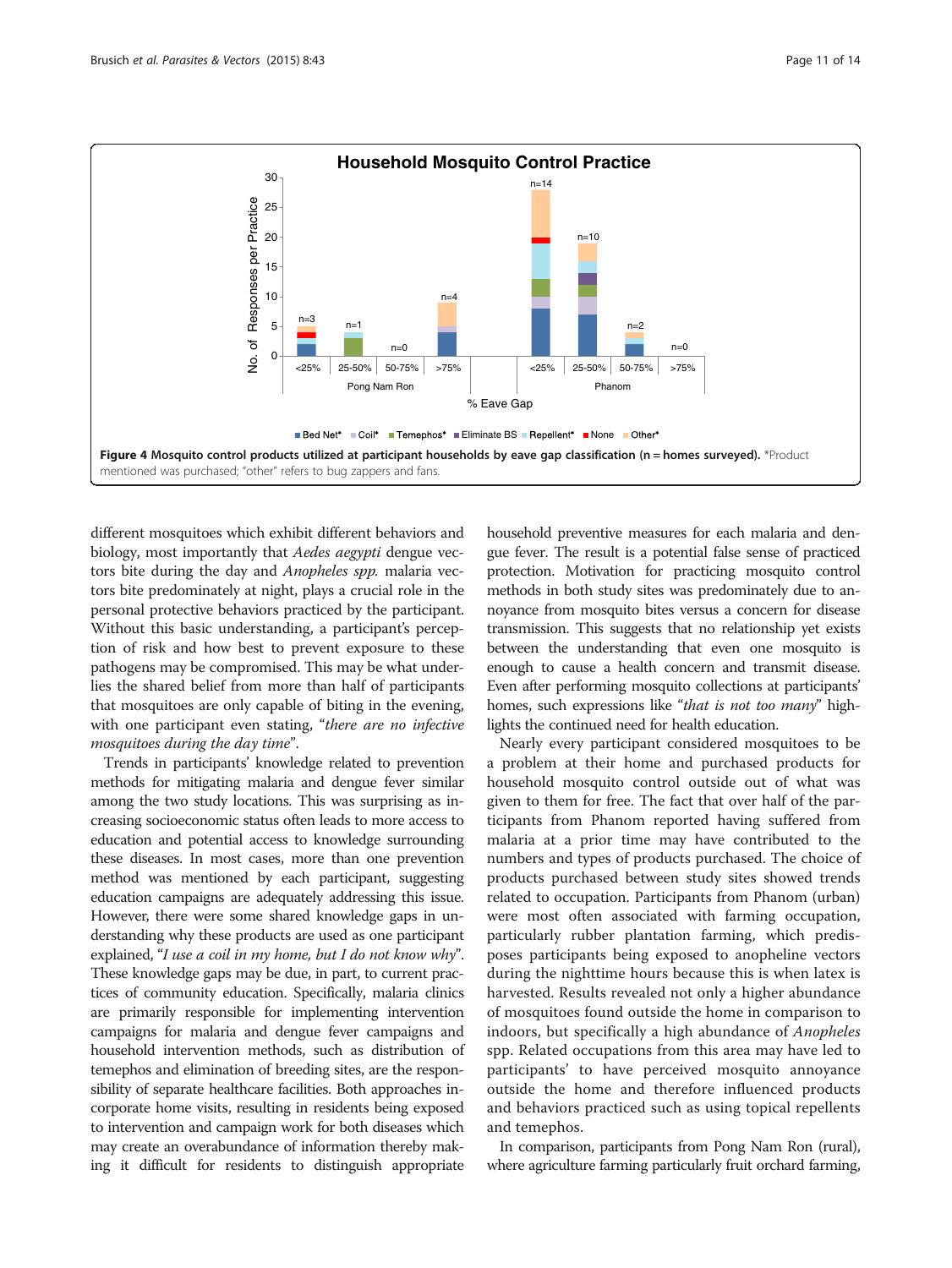identified themselves as an employee or farmer. Such occupations predispose participants to daytime biting mosquitoes when fruit it typically harvested. Indeed, overall mosquito abundance and anophelines in particular, was greater indoors in comparison to outside the home. Participants from Pong Nam Ron not only reported a more frequent practice of sleeping under a bed net every night, but also mentioned the purchase of coils and fans that are used inside the home. This difference in occupation, and/ or associated discretionary spending, may have influenced motivation for products purchased and household practices performed. Lastly, while the majority of participants stated they practiced personal protection by sleeping under a bed net, a number of participants revealed that the bed net used was not the recommended ones provided by healthcare officials. Sometimes participants would purchase their own untreated nets citing negative attitudes towards chemicals or the small bed net size. Further investigation into the beliefs and perceptions of treated versus untreated bed nets is warranted and would be beneficial to better inform on safety of insecticides to humans, patterns of net distribution, re-treatment instruction as well as proper usage of nets in these target populations. Of particular interest, participants who reported 'rarely' sleeping under a bed net came from both study sites in housing construction with a 0-50% eave gap (Additional file [4\)](#page-12-0) suggesting that as housing structure improves, participant's individual health practices are influenced.

Household construction characteristics were also shown to be associated with mosquito density trends that may have influenced survey responses between sites. For instance, in general there was improved housing construction observed in Phanom, the urban setting, whereby concrete was used for roof and wall construction, with flooring being tiled. The homes also exhibited eaves gaps representing <25%, which may have mitigated exposure to mosquitoes inside the home. However, when comparing entomological data from homes with similar eave gap percentage between study sites, we did not see strong trends suggesting greater mosquito density within homes from Pong Nam Ron whose housing construction materials were overall poorer. What the data did reveal was that nearly twice as many mosquitoes were collected on average within homes in Pong Nam Ron as compared to outside the home. This was a stark difference as compared to Phanom where nearly twice as many mosquitoes were collected on average outside the home as compared to within. A larger sample size (i.e., community level) is necessary to further explore relationships among housing, vector exposure, and KAP.

There were several limitations of this study that should be noted. First, the study period occurred during the rainy season, which resulted in heavy and prolonged rain lasting several days. Small participant sample sizes might have resulted from difficulty traveling to healthcare facilities and/or fewer persons being able to seek medical attention and not necessarily representative of actual disease presence within the study site. Additionally, as the study design employed passive compared to active surveillance, this most likely further reduced the number of potential participants. However, based on MOH data the year prior to the study, it was anticipated that cases of both malaria and dengue fever would be presenting at study facilities during the months of May and June [\[24](#page-13-0)].

Potential biases in mosquito collections may have also occurred as a result of providing advance notice of when household visits would occur and/or the accompaniment of government officers to the participant homes. Both scenarios may have altered homeowner mosquito control practices prior to study personnel arrival.

Lastly, limitations occurred in the total number of mosquito collections and household characterization surveys that were able to be performed which increased the chance for bias due to low replication. Larger study teams that can be used to cover more area and greater effort to sensitize the participant on link of mosquito collections to overall program goal are recommended for future studies to increase willingness to participate and household sample size. The socioeconomic status of participants influenced the placement of UV light traps used for mosquito collections (i.e., access to electricity) that resulted in mosquito trapping being performed up to 500 meters from the home. In those instances, captured mosquitoes may not represent densities and/or species immediately outside the participant's home and potentially encountered by the participant. Finally, there were also two households that had a fire with smoke during mosquito collections that may have decreased mosquitoes inside the homes thereby misrepresenting actual densities.

Findings from this pilot study have identified several areas where government campaigns and interventions could be targeted to enhance individual health behavior and household mosquito control practices. This includes initiating an open platform collaborating educational campaign for both malaria and dengue fever among healthcare facilities. Combining efforts simultaneously may allow for a more cohesive intervention program. A mobile device platform could be used to track activities of village health volunteers and Ministry of Health personnel from their respective campaigns. Data tracking the home visited, intervention actions performed, education discussed, and/or any positive cases reported by active surveillance could be collected. This mobile platform could be monitored in real-time and be accessed by both parties to provide a more comprehensive approach of education, outbreak, or clusters of positive cases in addition to filling any gaps in intervention strategies or education needed to tackle both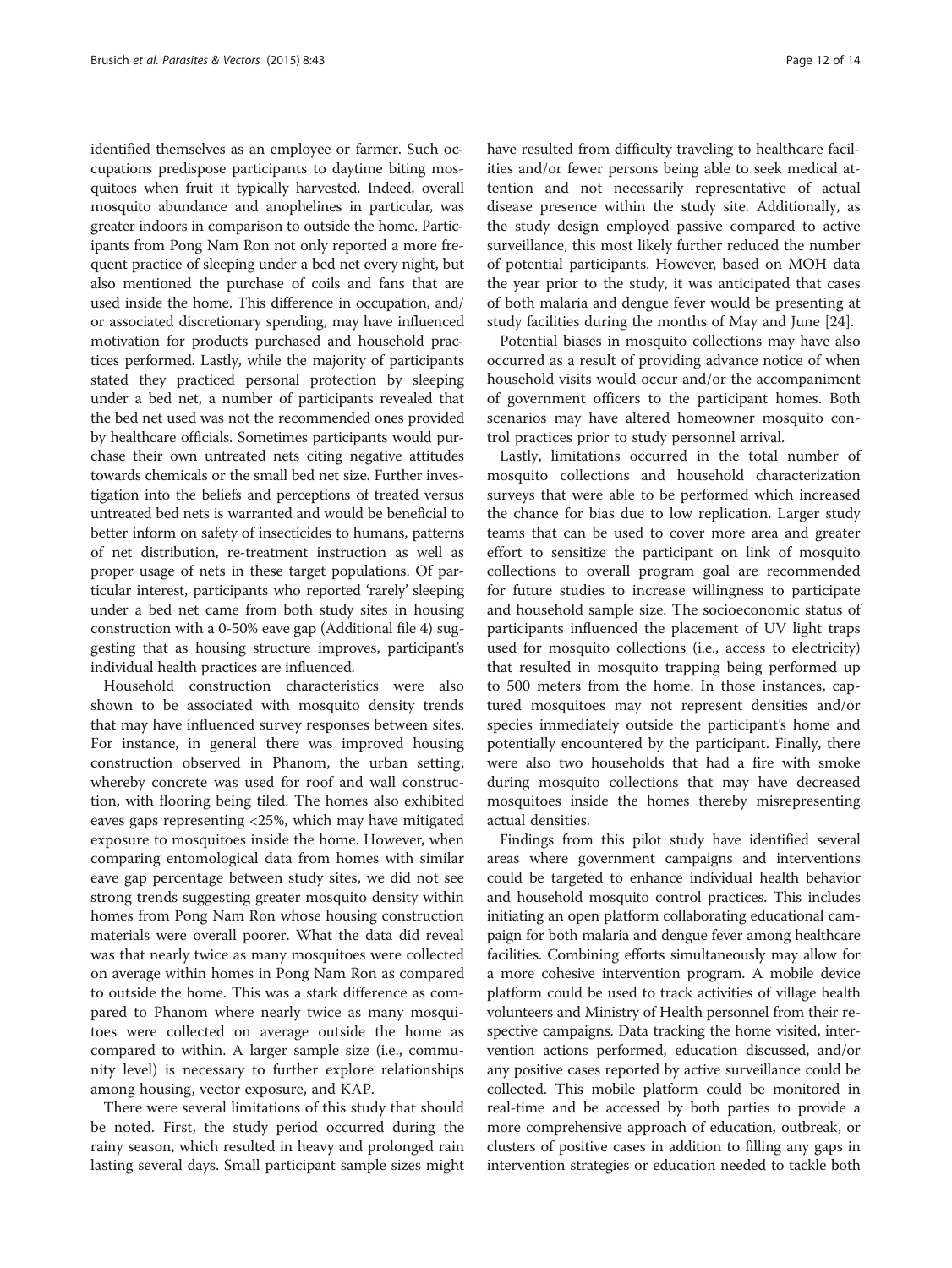<span id="page-12-0"></span>vector-borne diseases. One possible intervention action to be performed during household visits by healthcare workers may be to incorporate occupation linked vector control strategies. Occupation-based interventions, such as DEET impregnated soap, insecticide treated hammocks and personal clothing, have been shown to reduce the number of malaria cases in countries such as Pakistan, Afghanistan, and Vietnam [\[32\]](#page-13-0). Similar approaches may prove useful within the current study communities based on trends associating occupation to the type of vector control products purchased by homeowners identified in our surveys.

Another collaborative approach could reflect a "Village Health Day" where available medical services are held within the community. Opportunities to increase access to mosquito control tools such as repellent or coils could be distributed through such organized events. Sample data suggests that participants from urban areas purchased more mosquito control vector tools in comparison to participants from the rural setting. Subsidizing these products during select campaigns would benefit communities with less access to these products, and provide an opportunity for direct outreach and information exchange. Either of these community-level approaches could greatly benefit resource-limited facilities as well as streamline vector-borne disease approaches for better up-take. Finally, increasing capacity to detect multiple vector-borne diseases at a single healthcare facility, or increasing the number of point of care treatment access sites would greatly benefit community members. Convenience to clinics factored into participants' treatment seeking behavior. Increasing the number of clinics available for diagnostic testing may encourage more frequent facility visits and therefore reduce probability of disease outbreaks due to human reservoirs. A specific example would be the introduction of dengue RDT kits to malaria clinics.

#### Conclusion

Overall, education from malaria and dengue fever intervention campaigns is reaching the intended target populations. Target populations are aware of the presence of mosquitoes and that they serve as the potential vector for transmitting malaria and dengue fever diseases. However, data from this pilot study suggests there are gaps in knowledge and perception of risk across participants in both study sites. The current pilot study serves as a platform for future longitudinal studies to assess individual perceptions and household practices related to the prevention of malaria and dengue fever. Continued monitoring of the variables measured here would be expected to facilitate an understanding of disease transmission trends as the study locations and serve as a tool to guide vector control strategies, including educational

campaigns, within communities at-risk for these diseases. Combined, this would inform on best approaches to household mosquito control practices for protection against arthropod-borne disease. Further goals include improving the KAP of endemic populations, reducing misconceptions of risk, increasing overall individual health practices and understanding of preventative tools.

#### Additional files

[Additional file 1:](http://www.parasitesandvectors.com/content/supplementary/s13071-015-0653-4-s1.pdf) KAP questionnaire responses from participants whose households were sampled for mosquito collections.

[Additional file 2:](http://www.parasitesandvectors.com/content/supplementary/s13071-015-0653-4-s2.pdf) Total abundance of mosquitoes collected both inside and outdoors of participant households (n= homes sampled). [Additional file 3:](http://www.parasitesandvectors.com/content/supplementary/s13071-015-0653-4-s3.pdf) Geometric mean number of mosquitoes collected

inside participant households by eave gap classification ( $n =$  homes sampled).

[Additional file 4:](http://www.parasitesandvectors.com/content/supplementary/s13071-015-0653-4-s4.pdf) Reported household bed net use at participant households by eave gap classification (n= homes sampled).

#### Abbreviations

KAP: Knowledge, attitudes, and practices; MOH: Ministry of Health; IRS: Indoor residual spraying; ITN: Insecticide treated bed nets; BGS: An unbaited ®BG-Sentinel (Biogents AG, Regensburg, Germany) mosquito trap; PCR: Polymerase chain reaction; IQR: Interquartile range; RDT: Rapid detection test.

#### Competing interests

The authors declare that they have no competing interests.

#### Authors' contributions

MB participated in the study design, participated in data collection, analysis, interpretation, and write-up, drafted the manuscript and revised the manuscript. JG participated in study design and critically revised the manuscript. NP participated in study design and critically revised the manuscript. TC designed the study, study implementation, and critically revised the manuscript. WT participated in the implementation of the study design. TG participated in implementation of the study design and participated in the field collection. NA designed the study, participated in the study implementation, and critically assessed the manuscript. All authors read and approved the final manuscript.

#### Acknowledgments

We thank Julawan Suwanrassamee, Chutipong Sukkanon, Denphum Wongthangsiri and Krajana Tainchum for their assistance and support in the translation and conduction of this study; the communities that participated in the study for their cooperation and willingness for home visits; the healthcare staff at the Phanom and Pong Nam Ron Hospital for their support and assistance in interviewing participants; the government officers in Phanom and Pong Nam Ron Malaria Clinics for their assistance and accompaniment during home visits; Waraporn Juntarajumnong and Thananya Comproh for training and coordination during laboratory use while at Kasetsart University; Frank Collins, Julie Thumloup, and Julie Niedbalski for their training and continued laboratory support at The University of Notre Dame; The Thailand Research Fund (TRF); and the collaboration and generosity of all parties involved.

#### Financial support

This study was supported by the Eck Institute for Global Health at The University of Notre Dame.

#### Author details

<sup>1</sup> Eck Institute for Global Health, University of Notre Dame, 120 Brownson Hall, Notre Dame, IN 46556, USA. <sup>2</sup>Department of Entomology, Faculty of Agriculture, Kasetsart University, 50 Ngam Wong Wan Road, Chatuchak, Bangkok 10900, Thailand. <sup>3</sup>The Office of Disease Prevention and Control 3